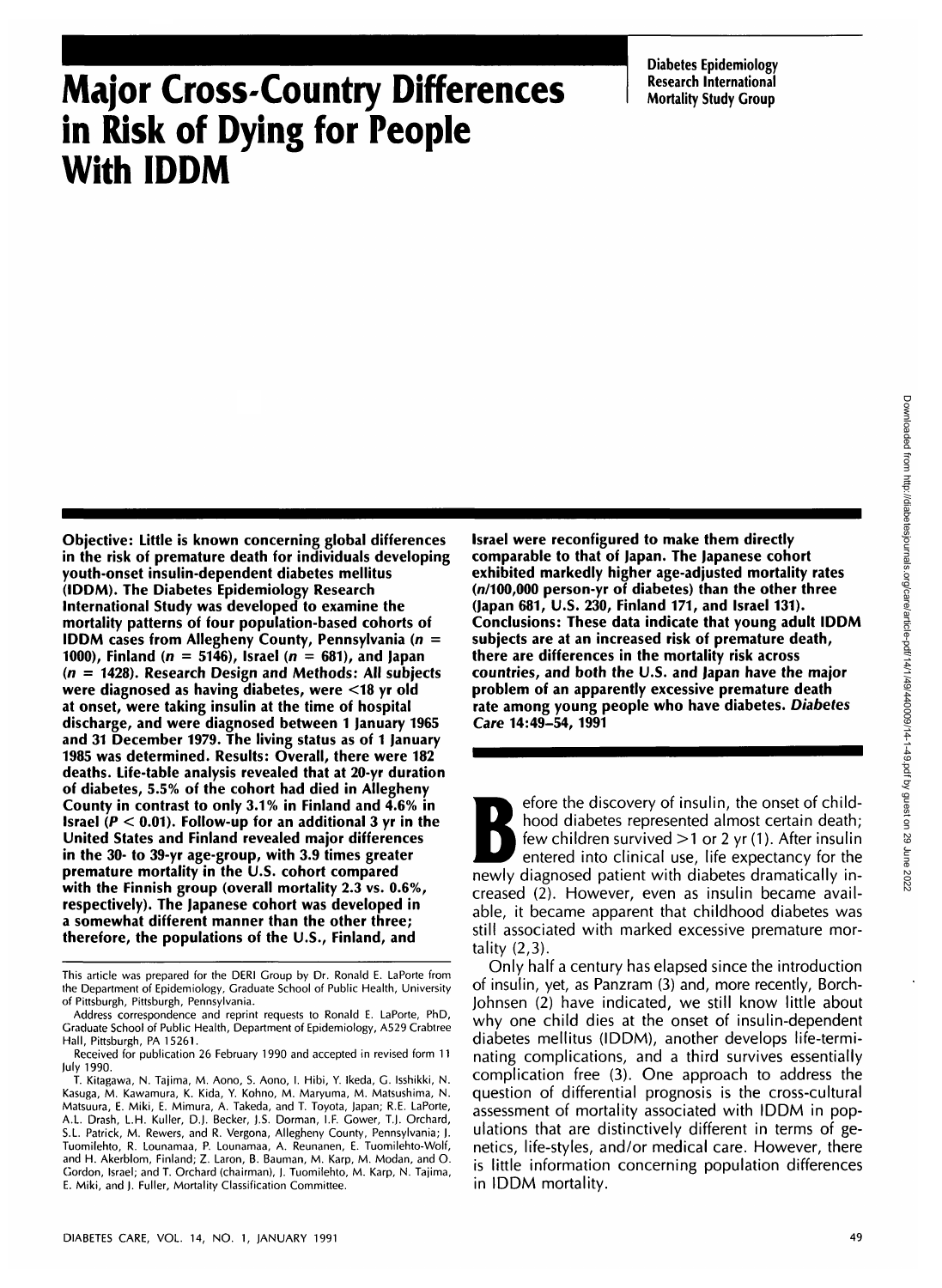The mortality studies that have been published are from the northeastern United States and northern Europe (2-14), and therefore, may provide only limited insight into global differences in the most serious complication of diabetes death. Each study used somewhat different methodologies and designs, making it impossible to test the hypothesis that the prognosis of IDDM varies across populations.

To test the hypothesis of cross-population differences in IDDM prognosis, the Diabetes Epidemiology Research International (DERI) Mortality Study was initiated in 1986. The study has evaluated mortality in comparable population-based cohorts from four distinctly different countries (Allegheny County, PA [U.S.]; Finland; Israel; and Japan). These areas were selected because they were racially and culturally diverse, had advanced diabetes-care systems, had major cross-population differences in the risk of developing childhood diabetes, and had comparable population-based cohorts (15). Of particular importance, there were also different patterns in the background mortality. This makes it possible to determine whether the mortality of IDDM patients parallels the general population or whether diabetes is such a potent determinant of mortality that it overshadows other factors related to death, thus resulting in a similar prognosis across these populations (16).

#### **RESEARCH DESIGN AND METHODS**

The standardized criteria for inclusion into the study were that each subject was diagnosed as having diabetes before the age of 18 yr, was placed on insulin, was diagnosed from 1 January 1965 to 30 December 1979, and was from the defined population of one of the four study areas. Cases of diabetes secondary to other causes, such as steroid-induced diabetes or diabetes associated with cystic fibrosis or Down's syndrome, were excluded.

Mortality follow-up for Allegheny County, Finland, and Israel could begin at the diagnosis of IDDM because the patients were identified from incident cohorts. However, for Japan, the patients were identified from two prevalence cohorts. First we present the analysis of the incidence cohorts, and then we address the prevalence cohorts.

**Allegheny County, Pennsylvania.** The Allegheny County registry consists of 1063 patients diagnosed between 1965 and 1979 (17). It is a population-based registry developed through the review of hospital records and validated by identifying cases through contact with pediatricians in the community. The degree of ascertainment is well over 95%. The mortality follow-up procedure consisted of writing to each hospital to seek permission to contact the attending or referring physician. We obtained permission from the attending/referring physician to determine the mortality status of the patients by phone and letter tracing. The mortality status was determined for 1000 subjects (94%).

**Finland.** All patients diagnosed as having diabetes and requiring insulin receive medication free of charge and are registered by the National Social Insurance Institution (18). To obtain insulin, the patient/parents must sign an application and receive a certificate from the physician. All of these certificates were validated with medical records to identify the date of diagnosis of diabetes and to verify insulin use. Ascertainment approached 100%. There were 5146 cases registered during 1965-1985.

Mortality was determined through record linkage of the drug registry to the National Death Registry with the use of the nationwide unique individual identification numbers. Ascertainment of mortality status was 100%. **Israel.** In Israel, it was necessary to establish a population-based registry as the first step. The medical records were reviewed for 23 hospitals and 10 diabetes clinics throughout Israel. Several secondary sources were used to check ascertainment. Individuals excluded from the military because of diabetes were identified. Insulin prescriptions for the major health-insurance group in Israel (Kupat-Holim) were reviewed. Finally, a letter was sent to all physicians who would probably see IDDM patients, asking them to report cases fulfilling the criteria for the study. From these approaches, the completeness of the registry was estimated to be >95%. During the period 1965-1979, 611 patients were registered.

The mortality status of the members of the Israel cohort was determined by record linkage of the individual personal identification numbers and demographic characteristics to the National Death Registry. Ascertainment of mortality approached 100%.

**Japan.** The cohort in Japan was identified in a somewhat different manner than those for the other three countries. The cohort was established from two nationwide diabetes surveys conducted in 1970 and 1981 (19,20). From these surveys, 1428 patients were identified who fulfilled the criteria for the study. The surveys identified at least 75% of the eligible people in Japan (19,20). This was estimated by comparing the incidence calculated from the surveys (0.6/100,000 per yr) with that determined from a population-based survey during the same period (0.8/100,000 per yr) (19,20). This estimate, albeit crude, indicates that a large percentage of all youthonset patients in Japan were- identified. The cases from the surveys were supplemented with 84 patients from the population-based Hokkaido registry, which had >90% ascertainment (21).

The primary approach used to determine mortality consisted of recontacting the original hospitals where the patients were initially identified. If the living status of the patients could not be determined from the medical institution, more in-depth tracing was instituted through government medical records and direct contact with the families. Follow-up was achieved on 1394 of 1428 patients (97.8%).

**Analyses.** Life-table analysis by duration of IDDM was conducted. The Wilcoxon test was used to test the significance of the differences among the curves (22). Cox's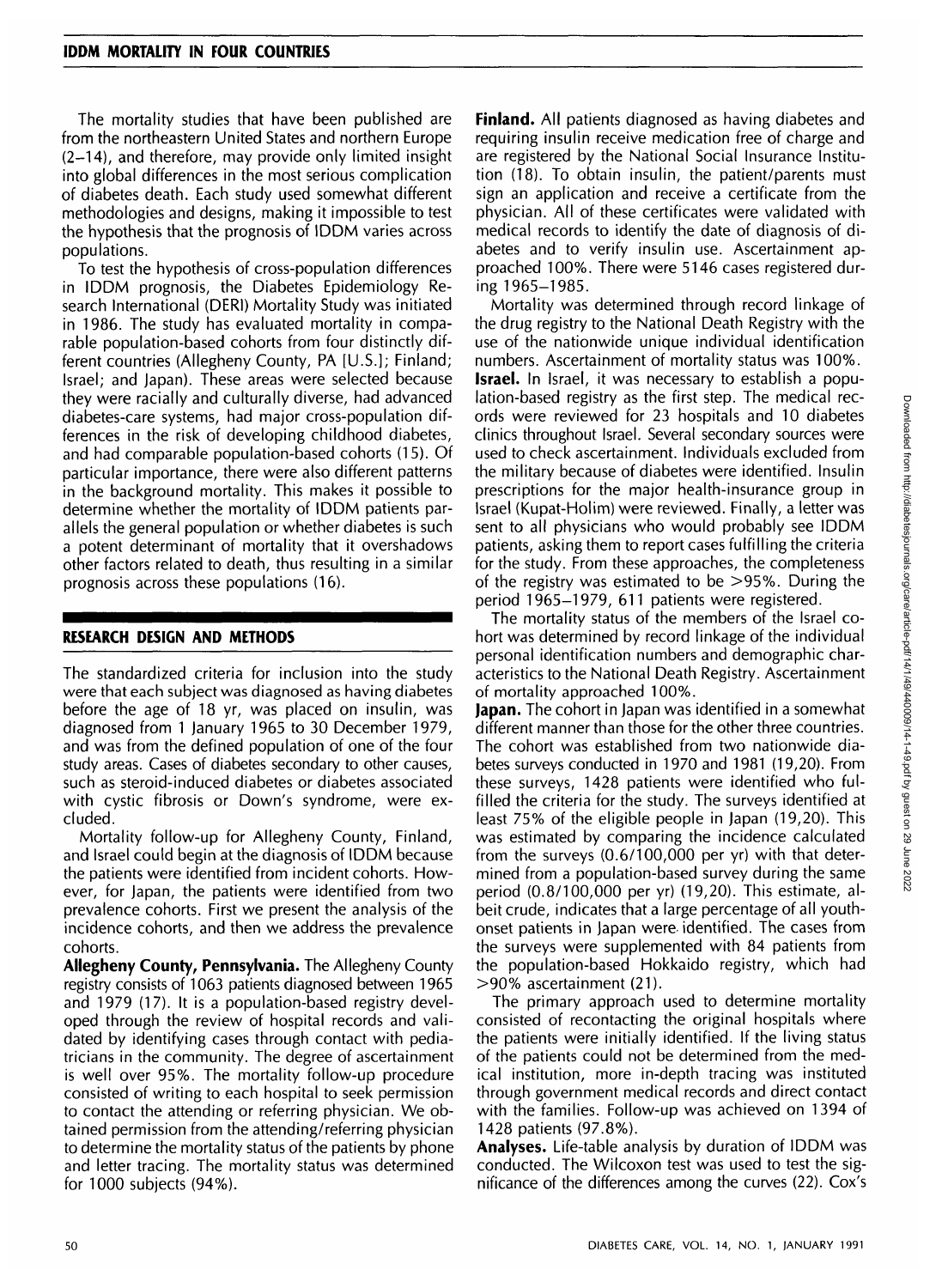regression analysis was used to multivariately assess the effect of country while controlling for potential covariates (22).

Age-specific mortality rates and standardized mortality ratios (SMRs) were determined per person-year of follow-up with the OCMAP program by Marsh and Preininger (23). The 1975 background mortality rates for each country were used for the SMR calculations (16). The 95% confidence intervals (CIs) were determined with the Poisson distribution (24). Age adjustment by the direct method with the pooled age-specific population distributions across the four populations was used (25). The pooled age-specific population distribution was used rather than more common standards such as the 1980 U.S. census year or other standard populations because the distribution of the person-years in the DERI mortality follow-up was different from the typical standards, most of the person-year follow-up being in the 15- to 24-yr age-group. The weights used per age group were 0-4 yr, 0.0079; 5-9 yr, 0.0743; 10-14 yr, 0.1934; 15-19 yr, 0.2990; 20-24 yr, 0.2594; 25-29 yr, 0.1329; 30-34 yr, 0.0317; 35-39 yr, 0.0015. Mortality rates are presented throughout the text followed by 95% CIs in parentheses. The few individuals lost to follow-up (U.S. 6%, Japan 2.2%) were excluded from the analyses.

#### **RESULTS**

Overall, there were 182 deaths: 34 in Allegheny County, PA; 91 in Finland; 9 in Israel; and 48 in Japan. Figure 1 presents the life-table results showing mortality by duration of IDDM for the U.S., Finland, and Israel. These were highly significant differences ( $P = 0.0008$ ). By 10 yr of duration, 1.7% of the U.S. patients had died in contrast to 0.8% in Finland and 0.5% in Israel. By 20 yr of duration, 5.5% in the U.S. had died in contrast to 3.1% in Finland and 4.6% in Israel. The differences by country were still highly significant when controlling for age at onset, sex, and year of diagnosis with Cox regression (23). The age-specific mortality rates, 95% CIs, and



**FIG. 1. Life-table analysis of insulin-dependent diabetes mellitus (IDDM) mortality by duration, comparing Allegheny County, PA; Finland; and Israel.**

number of deaths are presented in Table 1 by pediatric  $(0-14$  yr of age), youth  $(15-24$  yr of age), and adult (25-37 yr of age) categories. In the pediatric and adult categories, the rates in the U.S. were consistently greater than those in the other two countries. The overall ageadjusted rate per 100,000 person-yr of IDDM for the U.S. (298) was much higher than that in Finland (167), or Israel (131). Japan was not included because of how the cohort was established.

Of particular concern was the apparent excess premature mortality in the U.S. It was possible to follow the Allegheny County and Finnish cohorts another 3 yr to 1 January 1988. During the 3-yr period an additional 30 deaths occurred in Allegheny County and 45 in Finland. Life-table analyses revealed highly significant differences between the U.S. and Finland ( $P < 0.0001$ ). At 24 yr of duration of diabetes, 14.2% of the Allegheny County cohort had died in contrast to only 4.9% of the cohort in Finland. Because of the increased follow-up and therefore increased number of person-years, it was possible to compare the mortality rates in the oldest agegroup (30- to 39-yr-olds). In the U.S., there were 19 deaths in this age-group during the overall period, representing a mortality rate of 2.3%/yr (2334/100,000 person-yr of IDDM; 95% Cl, 1400-3641/100,000). This was markedly elevated in comparison with the Finnish rate per year of 0.6% (606/100,000 person-yr of IDDM; 95% Cl, 396-891 /100,000). The rate in the U.S. IDDM cases represented an excess risk that was 49 times that in the background population. Whereas in Finland mortality among IDDM cases was only 11 times that in the general population.

To compare the results from the U.S., Finland, and Israel with Japan, we needed a somewhat different definition of the cohorts. As presented in METHODS, the Japanese cohort was identified from two nationwide surveys, one in the early 1970s and the second in the early 1980s. The patients in the Japanese registry were those diagnosed between 1965 and 1969 who were alive as of January 1970 and individuals diagnosed between 1970 and 1979 who were alive as of January 1980. It was possible to use exactly the same criteria for the cohorts from the U.S., Finland, and Israel, making these cohorts directly comparable to the Japanese prevalance cohorts. Thus, in the U.S., Finland, Israel, and Japan for patients diagnosed between 1965 and 1969, follow-up began as of January 1970, rather than date of diagnosis, and for patients diagnosed in 1970 and 1979, follow-up began as of January 1980. As with the initial analysis, mortality status was determined as of 1 January 1985.

This approach reduced the overall number of deaths from 182 to 147. Restriction of the cohorts in this manner, however, had only a marginal effect on the age-adjusted rates (n/100,000), comparing the incidence cohorts with prevalence cohorts (U.S. 298 vs. 238, Finland 167 vs. 171, and Israel 131 vs. 159), indicating that very similar patterns of mortality were seen with the restriction of the cohorts. The cut points would exclusively have their effect in the du-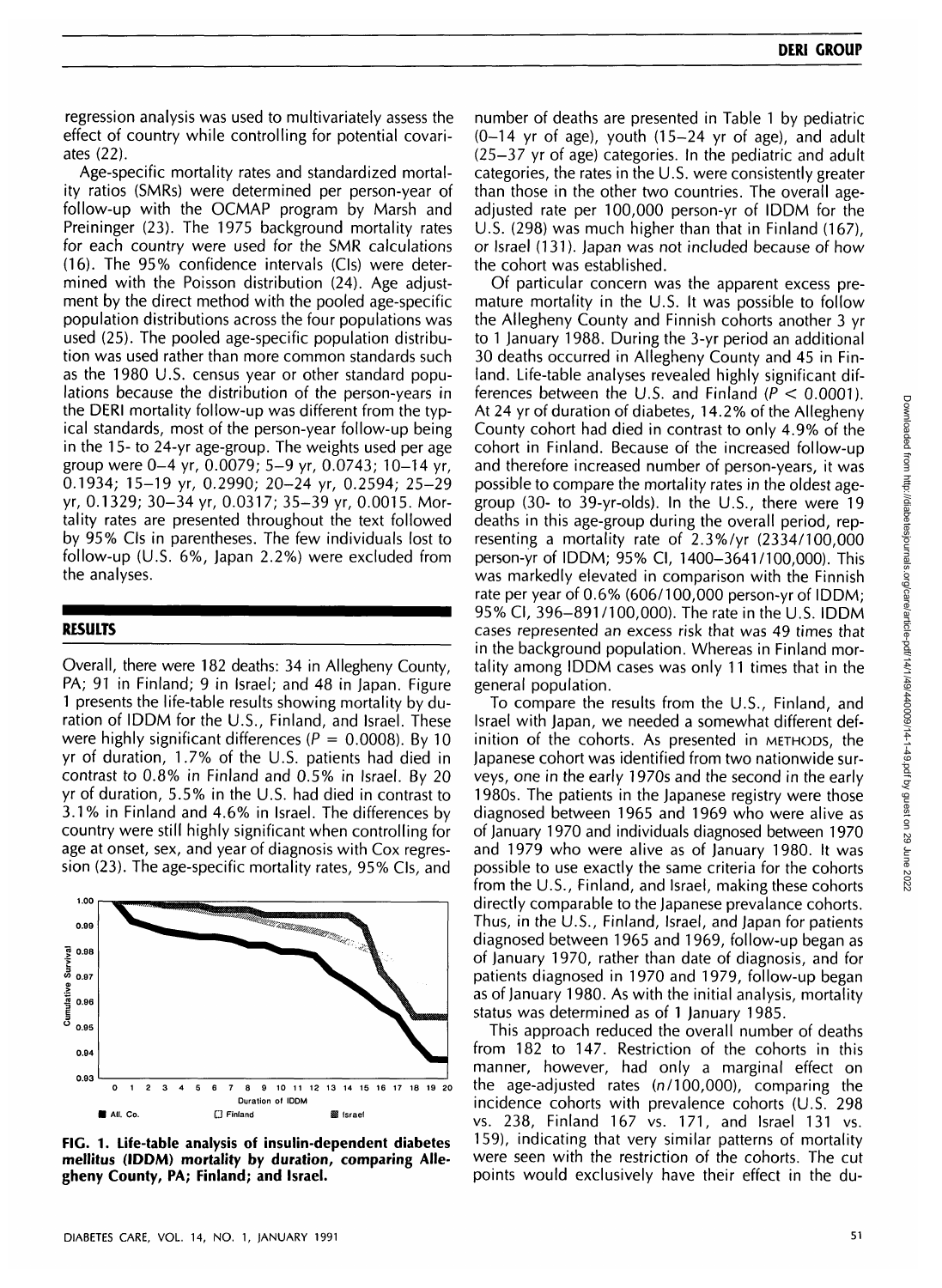|                  | Pediatric<br>$0-14$ yr of age | Young adult<br>$15-24$ yr of age | Adult<br>$25-37$ yr of age |
|------------------|-------------------------------|----------------------------------|----------------------------|
|                  |                               |                                  |                            |
| Allegheny County | 230 (110-423)                 | $140(45 - 326)$                  | 817 (422-1430)             |
| Finland          | $81(49-126)$                  | $131(94 - 117)$                  | 400 (270–572)              |
| Israel           | $30(10-167)$                  | $163(81-292)$                    | 380 (78-1110)              |

**TABLE 1 Age-specific mortality patterns per 100,000 person-yr of diabetes**

The 95% confidence intervals by Poisson distribution are given in parentheses.

ration period shortly after onset, when few deaths are expected.

Figure 2 presents the age-adjusted rates for IDDM patients by country compared with the age-adjusted background mortality rates. Four facts are immediately evident: 7) the mortality rate of the IDDM cohort in Japan was much greater than that of the other countries; 2) in all areas, the IDDM patients were at markedly increased risk of premature death compared with the background population; 3) there was considerably more variability in mortality for IDDM patients (the highest IDDM mortality rate was 4.6 times higher than the lowest) than for the background mortality (the highest background mortality rate was only 1.4 times higher than the lowest rate); and 4) the area having the highest IDDM mortality, Japan, had the lowest background mortality for the population of the same age. Statistical analyses bore out these observations. IDDM patients were almost 10 times more likely to die in Japan than the general population (SMR = 992,  $P < 0.01$ ). In contrast, for the other countries, the excess mortality was only about twice that of the background population (Israel 159, Finland 193, Allegheny County 231).

Figure 3 presents the mortality differences by country and age-at-diagnosis groups. It was particularly striking that there was little difference in the mortality experiences of the youngest age-at-diagnosis groups; large differences appeared in the 10- to 14- and 15- to 17-yr-



**FIG. 2. Annual age-adjusted mortality rates for insulin-dependent diabetes mellitus (IDDM) patients and general population (Japan, Israel, Finland, and Allegheny County, PA).**

old age-at-diagnosis groups. At follow-up, 20% of the Japanese cohort diagnosed at 15-17 yr of age had died compared to <8% of the individuals in the other three countries. The relationships between premature mortality and sex also varied by country. There was a significant 2.5-fold excess premature mortality in males in Finland; in contrast, there was no significant difference in mortality by sex for the other three areas (unpublished observations).

### **CONCLUSIONS**

IDDM is a potent determinant of death; however, as evidenced in this article, the risk varies dramatically with where a child lives. In all countries, individuals who have diabetes are at a marked increased risk for death, with the highest mortality in Japan. The U.S. was intermediate. In comparison, IDDM cohorts in Finland and Israel had uniformly low rates. There was a pronounced age-at-diagnosis effect between countries, with the greatest differences among countries occurring when IDDM was diagnosed after age 9.

It is unlikely that the factors responsible for the country difference in IDDM mortality are the same as those producing mortality in the general population. Evidence for this comes from the mortality gradient across the diabetic population being almost 10 times greater than that for the general population, and the mortality rates for the IDDM population did not parallel the rate in the general population. In fact, the relationship was opposite: the highest diabetic mortality rate was in Japan, where the overall background mortality was the lowest.

We might speculate as to why the mortality for IDDM cases in Japan was so high. The increased rate may be a function of the rarity of the condition. A pediatrician or internist may see only one case of IDDM in his/her lifetime. Therefore, diabetes care and education have been limited in contrast to the other countries. In addition, approaches to the management of diabetes during the era of the study in Japan were clearly different than in the other three countries. For example, it has been only within the last 15 yr that IDDM patients have been allowed to inject their insulin themselves; before this time, they needed to see their physicians daily for their insulin. It is also likely that there has been much greater variability of care across the 500 hospitals in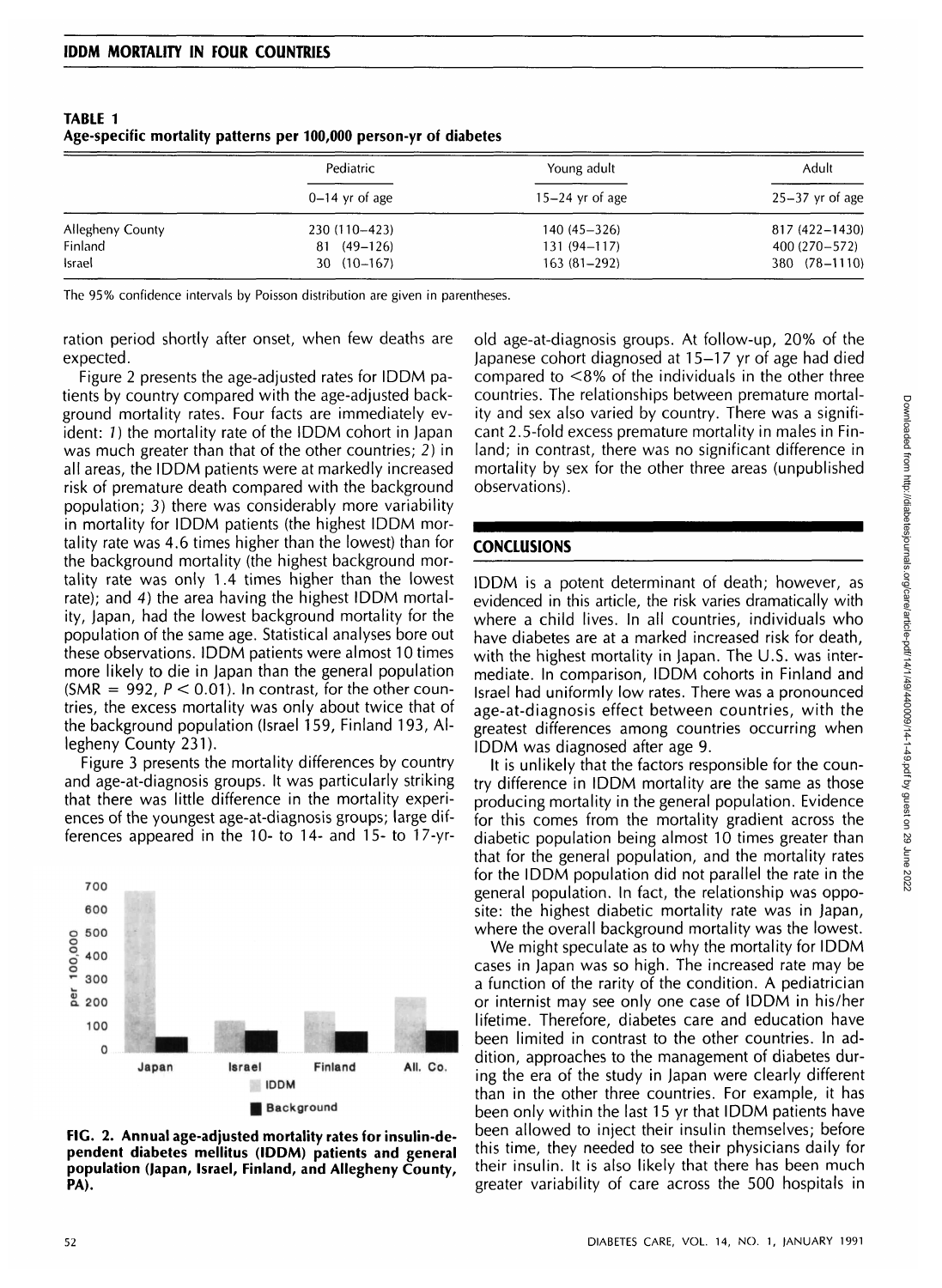

**FIG. 3. Life-table analysis of insulin-dependent diabetes mellitus mortality by age at diagnosis. A: 0-4 yr; B: 5-9 yr; C: 10-14 yr; D: 15-17 yr.**

which the patients were identified in Japan compared with the other areas of investigation (Allegheny County, Finland, or Israel). Thus, rapid changes have occurred in diabetes management in Japan. It will be important to monitor the mortality over time to evaluate the changing patterns of mortality. One might be concerned that the increased rate in Japan was a bias because of the somewhat different manner in which the prevalence cohorts were determined. However, we feel that these are true differences, because the incidence and prevalence cohorts for the other countries yielded almost identical results, suggesting that tailoring the cohorts to be comparable to Japan did not bias the results. Moreover, there were major differences in the long-duration diabetes groups where the use of the "alive" criteria would have no effect. In addition, the patients represented a large percentage of the total population of IDDM patients in Japan at the time of the surveys. For these reasons, we believe that the markedly high rate in Japan cannot be an artifact resulting from the method in which patients were identified and compared.

The data for Allegheny County revealed a distressing excess premature IDDM mortality in adults compared with Finland. In the 30- to 39-yr age-group, an extraordinary 2.3% of individuals died each year, which is almost 50 times the risk of dying for the general population in the U.S. It is critical to determine why the U.S. rate is four times higher than that of Finland. One might speculate that this could be explained by differences in the risk factors for mortality between the two areas. For example, Dorman et al. (26) found that for older individuals, life-style factors such as low education, lack of physical activity, smoking, and alcohol consumption were risk factors for premature death (26-28). Therefore, we hypothesize that the marked excess mortality for older individuals with IDDM in the U.S. compared with Israel and Finland may be the result of health habits. Alternatively, the excess mortality may be the result of barriers to care.

The results of this study are in accord with the pre-

vious reports from northern Europe and the U.S., which have demonstrated a significantly elevated mortality among IDDM patients compared with the general population (2-14). Both the Danish and Pittsburgh studies found similar age-at-diagnosis results where there appeared to be an increased mortality for individuals developing diabetes after puberty. In this study, it was striking that it was in the >9-yr-old age at diagnosis that the greatest cross-country differences in mortality rates appeared. This may be the result of there not being a sufficiently large number of deaths in the youngest ageat-diagnosis groups, because they were still quite young at follow-up. Alternatively, these may be true differences, which implies that the factors responsible for crosscountry differences in IDDM mortality only surface in the later diagnosis ages, perhaps beyond puberty. Continued follow-up will permit a more thorough examination of these differences. Sex differences have been suggested (2); however, this is the first evidence that the sex differences in mortality risk may vary across countries.

Comparing the mortality rate of IDDM cohorts from the U.S., Israel, Japan, and Finland, we notice vast differences. It is apparent that the diagnosis of IDDM need not equal a death sentence, as it did in the early 1900s. Instead, there appears to be considerable heterogeneity in how the diagnosis of IDDM predicts premature death, with a major determinant being where the child lives. We hope that the factors creating this cross-cultural variation can be identified and modified for all children who develop diabetes, so that IDDM patients in all countries will someday have a risk of dying no different than that for people who do not have diabetes.

### **ACKNOWLEDGMENTS**

Research for this work was supported by National Institutes of Health Grant RO1-AM-35905.

## **REFERENCES**

- 1. Krolewski A, Warram J, Christlieb AR: Onset, course, complications and prognoses of diabetes mellitus. In Joslin's Diabetes Mellitus. 12th ed. Marble A, Krall LP, Bradley RF, Christlieb AR, Soeldner JS, Eds. Philadelphia, PA, Lea & Febiger, 1985, p. 251-77
- 2. Borch-Johnsen K: The prognosis of insulin-dependent diabetes mellitus. Danish Med Bull 36:336-48, 1989
- 3. Panzram G: Epidemiologic data on excess mortality and life expectancy in insulin-dependent diabetes mellitus. Crit Rev Exp Clin Endocrinol 82:93-100, 1984
- 4. Entmacher PS, Root HF, Marks HH: Longevity of diabetes patients in recent years. Diabetes 13:373-77, 1964
- 5. Hirohata T, MacMahon B, Root HF: The natural history of diabetes. 1. Mortality. Diabetes 16:875-81, 1967
- 6. Sultz HA, Schlesinger ER, Mosher WE, Feldman JG: Childhood Diabetes Mellitus. Long-Term Childhood Illness. Pittsburgh, PA, Univ. of Pittsburgh Press, 1972, p. 223-48